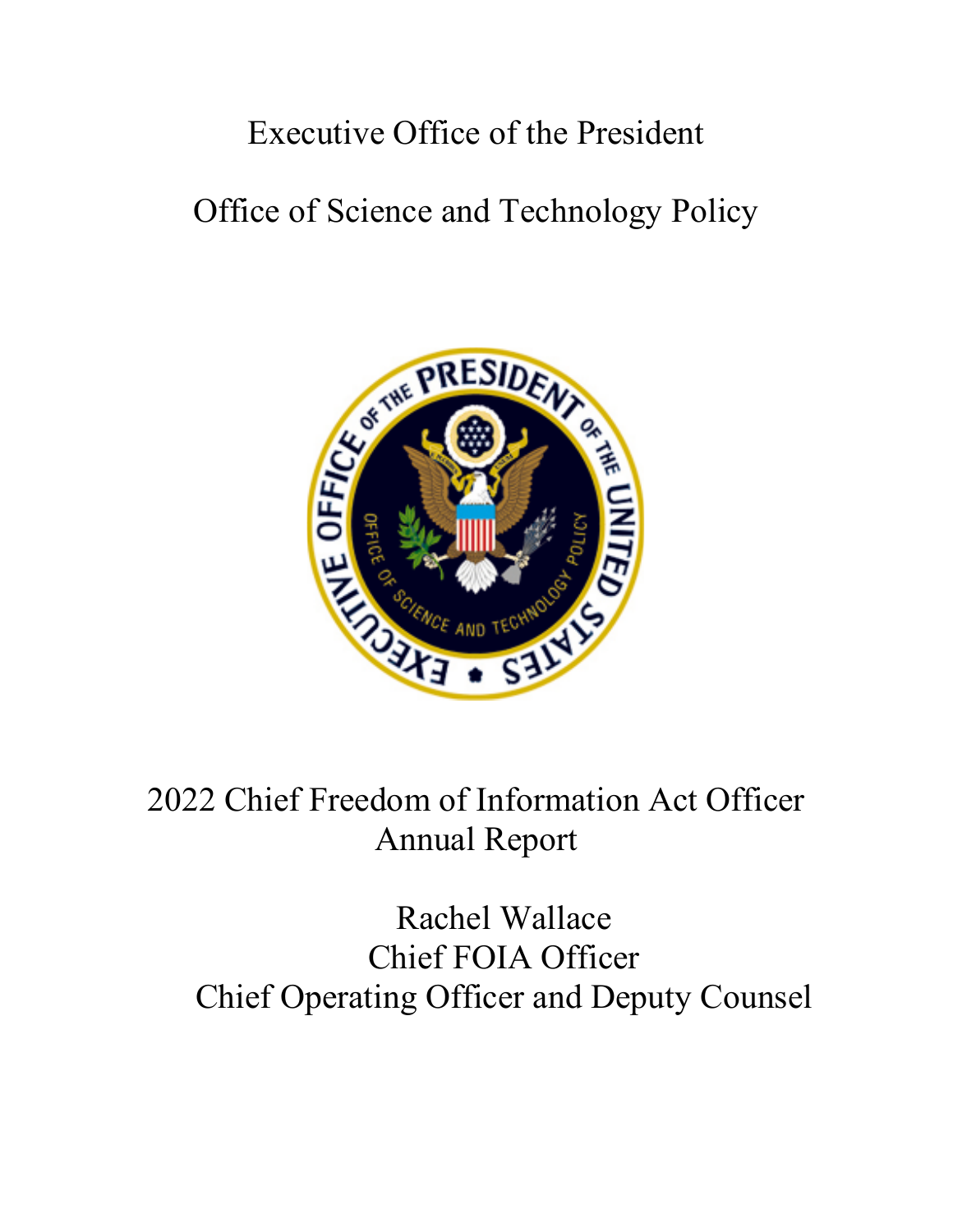The Office of Science and Technology Policy (OSTP) is pleased to present its annual Chief FOIA Officer Report. The 2021 Fiscal Year was a challenging, but successful year where OSTP remained committed to its FOIA program. OSTP is a small agency and, in Fiscal Year 2021, we received 129 requests for records under FOIA.

OSTP remains actively engaged in administering FOIA as required by Congress. OSTP provides the President and others within the Executive Branch with advice on the scientific, engineering, and technological aspects of the economy, national security, homeland security, health, foreign relations, and the environment. Our agency exists by creation of Congress, and Congress specifically situated the agency within the Executive Office of the President (EOP).

We operate with a small budget and currently have three full-time contractors devoted to FOIA, as well as one lawyer who spends a substantial amount of time administering the program. Like other Agencies, we use a multi-track process to coordinate FOIA requests. Because we are within the EOP and lead inter-agency processes, many of our FOIA requests are complex, voluminous, and require inter-agency coordination.

OSTP regularly engages with requestors about their FOIA matters to gain a better understanding of what is being requested. Emails and phones calls help provide open communication with and foster positive dialogues with the requesting community. OSTP is constantly looking to improve the FOIA process from start to finish. We ensure all staff are regularly attending training throughout the year, and we include a FOIA training module as part of every new employee's onboarding process at OSTP. This ensures that OSTP follows FOIA best practices and fosters an environment that provides efficient and accurate FOIA responses to requestors.

OSTP regularly works with FOIA officials throughout the Government. Our office also reviews technology offerings, procedures, and tracking systems in an effort to enhance the overall FOIA request process. OSTP has also promoted future uses of artificial intelligence that could greatly aide in the FOIA process by allowing for a more accurate and efficient review model. We encourage the use of AI tools that would allow for real time reporting, something that would benefit both requestors and agencies.

OSTP is fully committed to efficient, accurate, and timely administration of FOIA requests. We look forward to a continued and excellent working relationship with the Department of Justice.

Sincerely,

Rachel Wallace Deputy Counsel and Chief Operating Officer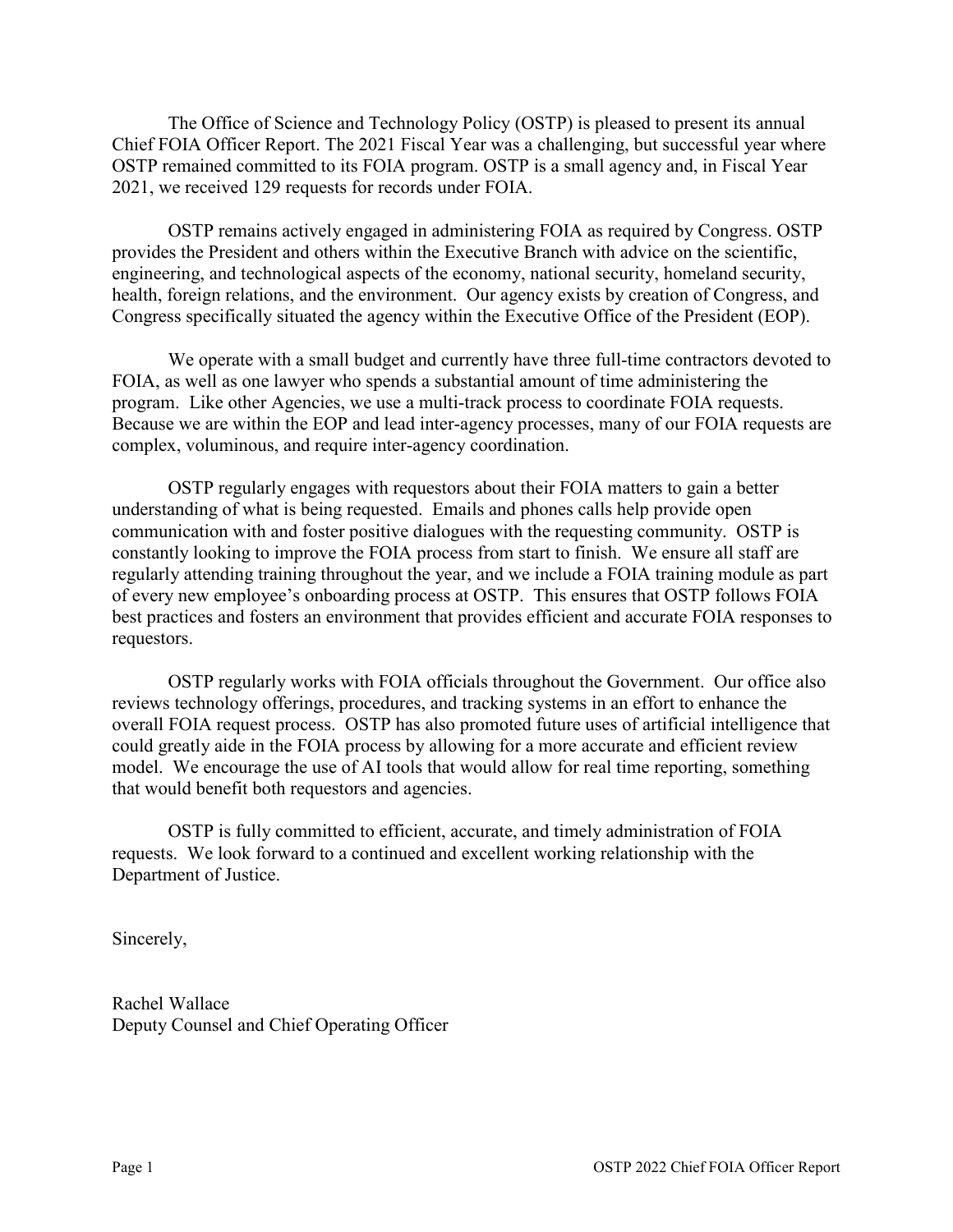## **I. Section 1: Steps Taken to Apply the Presumption of Openness**

The guiding principle underlying DOJ's [FOIA Guidelines](http://justice.gov/ag/foia-memo-march2009.pdf) is the presumption of openness.

Please answer the following questions in order to describe the steps your agency has taken to ensure that the presumption of openness is being applied to all decisions involving the FOIA. You may also include any additional information that illustrates how your agency is working to apply the presumption of openness.

## **A. FOIA Leadership**

1. The FOIA requires each agency to designate a Chief FOIA Officer who is a senior official at the Assistant Secretary or equivalent level. Is your agency's Chief FOIA Officer at this level?

Yes.

2. Please provide the name and title of your agency's Chief FOIA Officer.

Rachel Wallace, Chief Operating Officer and Deputy Counsel.

### **B. FOIA Training**

3. The FOIA directs agency Chief FOIA Officers to ensure that FOIA training is offered to agency personnel. See 5 U.S.C.  $\S$  552(a)(j)(2)(F). Please describe the efforts your agency has undertaken to ensure proper FOIA training is made available and used by agency personnel.

OSTP encourages its FOIA professionals to attend FOIA training sessions offered by the Department of Justice (hereinafter, "DOJ"), the Chief FOIA Officers Council Technology Committee and other FOIA training events. Additionally, information learned at these events are discussed internally amongst the FOIA professionals and efforts are made to adopt some of the best practices from these sessions.

4. Did your FOIA professionals or the personnel at your agency who have FOIA responsibilities attend substantive FOIA training during the reporting period such as that provided by the Department of Justice?

Yes.

5. If yes, please provide a brief description of the type of training attended or conducted and the topics covered

OSTP welcomes the opportunity for its staff to regularly attend FOIA training throughout the year. The training sessions help to ensure that the professionals who are engaged in FOIA processing are knowledgeable about legal developments and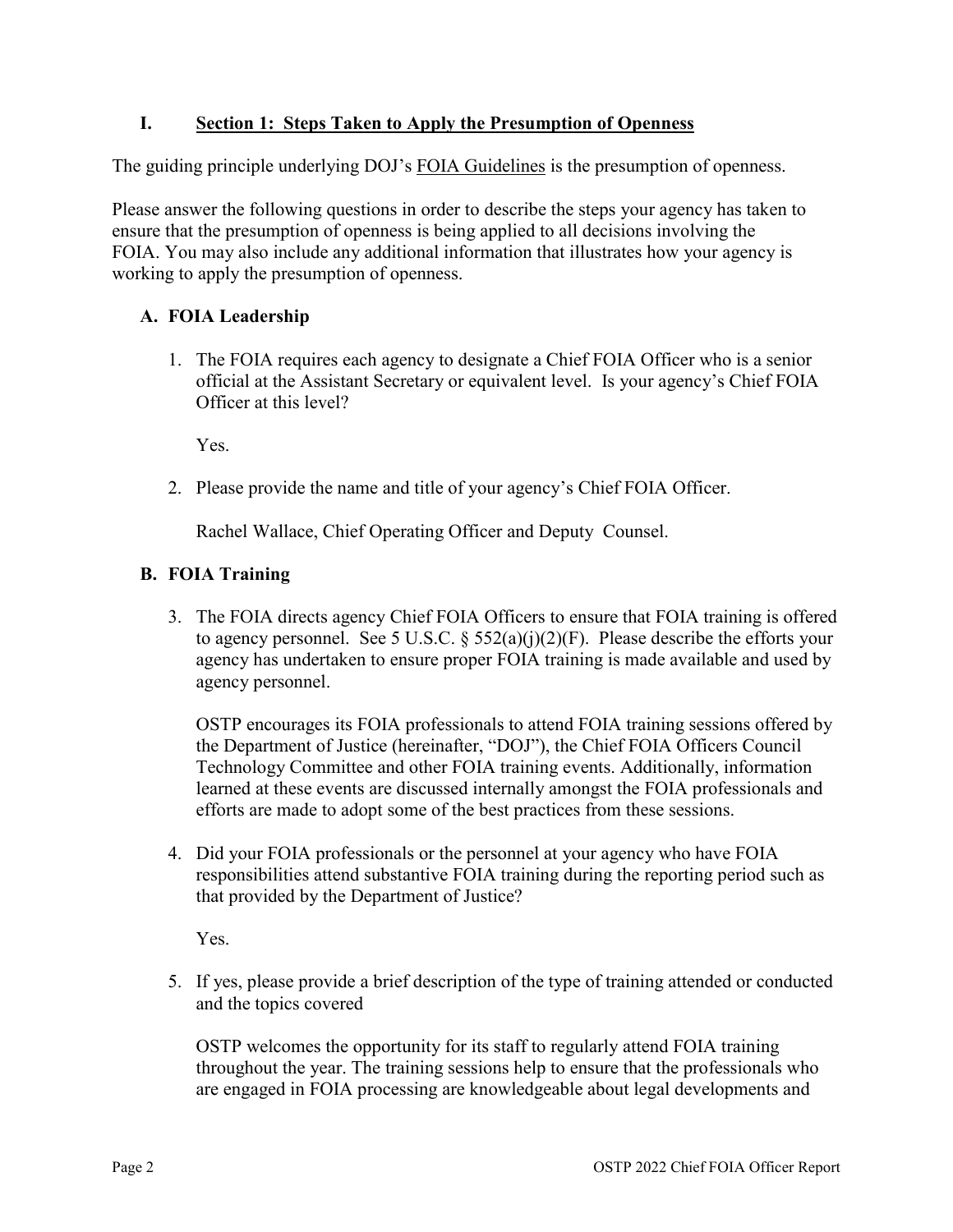technological advancements (for example, predictive coding and the latest ediscovery review platforms) in the field. Learning about changes in the laws or practices governing the Act as well as the most recent or best tools in the field help us to effectively and efficiently process FOIA requests.

Fiscal Year 2021 was a very challenging year due to the ongoing outbreak of COVID-19, which resulted in the cancelation of several in-person training programs. However, our commitment to FOIA training did not wane.

In furtherance of that commitment, OSTP FOIA professionals attended various virtual training sessions held by the DOJ.

Additionally, OSTP personnel participated in the Artificial Intelligence training event held virtually on November 5, 2020. The event featured the Chief FOIA Officers ("CFO") Council Technology Committee working group on AI and Federal employees and contractors. [https://www.justice.gov/oip/blog/oip-hosts-artificial](https://www.justice.gov/oip/blog/oip-hosts-artificial-intelligence-event-featuring-cfo-council-technology-committee-working)[intelligence-event-featuring-cfo-council-technology-committee-working.](https://www.justice.gov/oip/blog/oip-hosts-artificial-intelligence-event-featuring-cfo-council-technology-committee-working)

Nicholas Wittenberg, member of OSTP's FOIA team, was a presenter and chairperson at the event.

The AI 101 training session afforded OSTP the opportunity to provide extensive information on how Federal FOIA programs could effectively and efficiently maximize AI to meet their FOIA processing obligations. Additionally, it provided an avenue for attendees to share information regarding technologies currently in use at various agencies.

6. Provide an estimate of the percentage of your FOIA professionals and staff with FOIA responsibilities who attended substantive FOIA training during this reporting period.

100 percent.

7. OIP has [directed agencies](https://www.justice.gov/oip/oip-guidance-9) to "take steps to ensure that all of their FOIA professionals attend substantive FOIA training at least once throughout the year." If your response to the previous question is that less than 80% of your FOIA professionals attended training, please explain your agency's plan to ensure that all FOIA professionals receive or attend substantive FOIA training during the next reporting year.

N/A.

8. Did the personnel at your agency who have FOIA responsibilities attend training in federal records management during this reporting period?

Yes.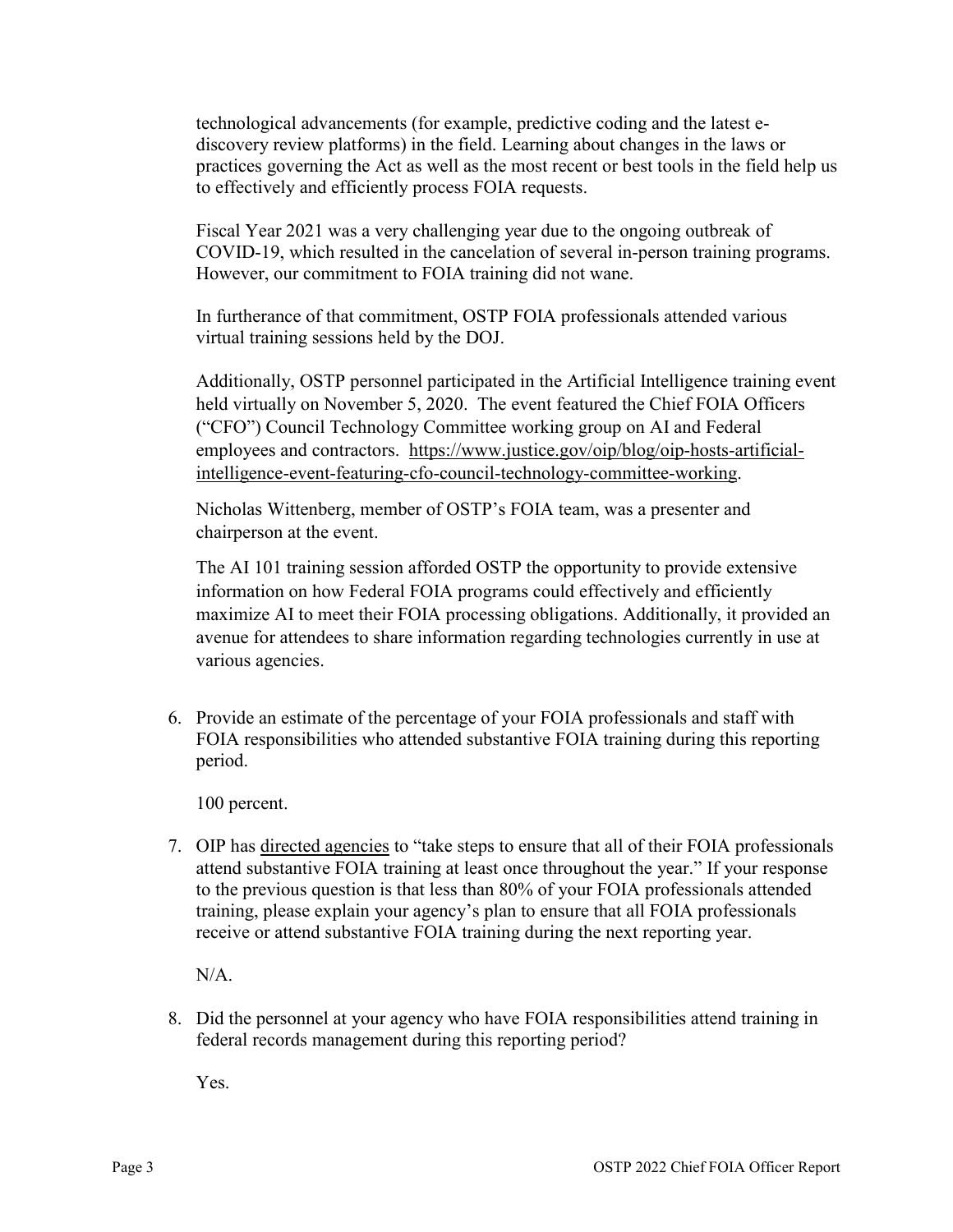## **C. Outreach**

9. Did your FOIA professionals engage in any outreach or dialogue with the requester community or open government groups regarding your administration of the FOIA? Please describe any such outreach or dialogue, and, if applicable, any specific examples of how this dialogue has led to improvements in your agency's FOIA administration.

OSTP FOIA professionals regularly engage with the requesting community throughout the FOIA process to better understand their needs, resolve potential issues, and ensure timely and efficient production of requested documents.

Upon receipt of a request, it is carefully examined to determine if it is: a permissible request; overly broad; asking for the creation of a new record not in existence at the time of the request; or one that requires further clarification.

If there is any issue with the request, the requestor is contacted by email to ask for clarification or schedule a conference call to discuss the issue(s). Additionally, a prereview case assessment is performed in situations involving complex requests that generate voluminous records to determine if the scope could be narrowed.

Furthermore, OSTP staff members attend various training events to meet with fellow Government professionals and individuals from the requestor community. These engagements provide excellent opportunities for OSTP FOIA professionals to gain insight into the needs of the FOIA community. They also provide opportunities for FOIA professionals at various Agencies and Departments to interact, improving the Consultation and Referral process, as well as exposure to ways of improving the FOIA process.

### **D. Other Initiatives**

- 10. Describe any efforts your agency has undertaken to inform non-FOIA professionals of their obligations under the FOIA. In particular, please describe how often and in what formats your agency provides FOIA training or briefings to non-FOIA staff.
	- how often and in what formats your agency provides FOIA training or briefings to non-FOIA staff; and
	- if senior leaders at your agency received a briefing on your agency's FOIA resources, obligations and expectations.

As part of OSTP's onboarding process, the Office of General Counsel provides all staff – leadership, career OSTP professionals, those on detail from other Agencies, academic fellows, contractors, and interns – with comprehensive FOIA training. This training occurs through a virtual course taken by all new staff. Following this course, one of OSTP's attorneys contacts each new staff member to answer any questions they may have on FOIA or any other legal obligation.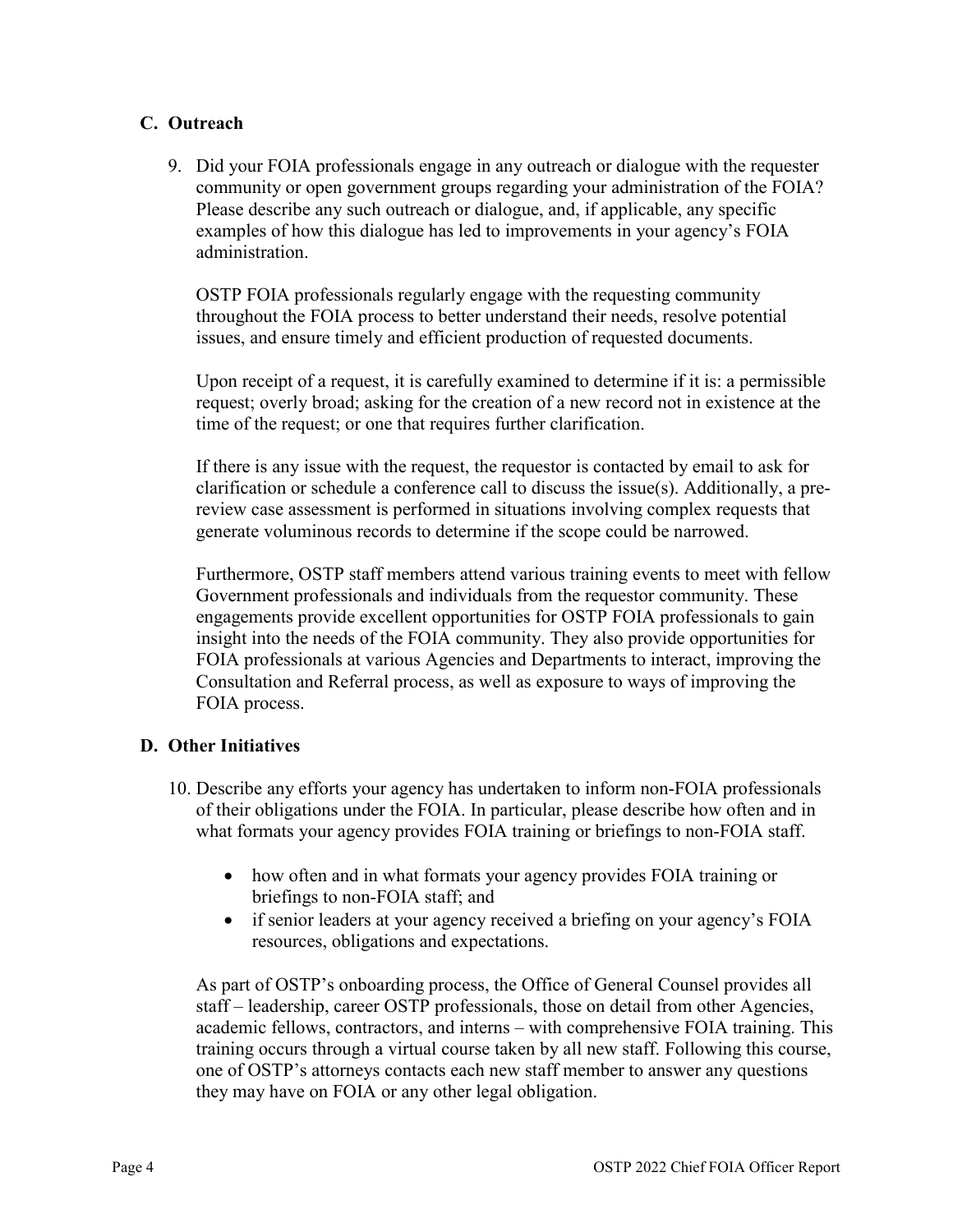Our attorneys distribute OIP's FOIA infographic to all new employees as part of the agency's onboarding materials. Additionally, OSTP FOIA professionals regularly update staff on FOIA requirements at all-hands and divisional meetings and work with staff to ensure that proper FOIA procedures are followed for records management and FOIA requests.

11. Optional -- If there are any other initiatives undertaken by your agency to ensure that the presumption of openness is being applied, please describe them here.

OSTP embraces the presumption of openness and provides documents on its website for easy dissemination and review. OSTP also ensures that it follows the best technology practices to ensure that documents are released in a timely fashion and in easily accessible formats.

## **II. Section II: Steps Taken to Ensure that Your Agency Has an Effective System in Place for Responding to Requests**

DOJ's [FOIA Guidelines](http://justice.gov/ag/foia-memo-march2009.pdf) emphasize that "[a]pplication of the proper disclosure standard is only one part of ensuring transparency. Open government requires not just a presumption of disclosure, but also an effective system for responding to FOIA requests." It is essential that agencies effectively manage their FOIA program.

Please answer the following questions to describe the steps your agency has taken to ensure that the management of your FOIA program is effective and efficient. You should also include any additional information that describes your agency's efforts in this area.

1. For Fiscal Year 2021, what was the average number of days your agency reported for adjudicating requests for expedited processing? Please see Section VIII.A. of your agency's Fiscal Year 2021 Annual FOIA Report.

8.06

2. If your agency's average number of days to adjudicate requests for expedited processing was above ten calendar days, according to Section VIII.A. of your agency's Fiscal Year 2020 Annual FOIA Report, please describe the steps your agency will take to ensure that requests for expedited processing are adjudicated within ten calendar days or less.

N/A

3. The FOIA Improvement Act of 2016 required all agencies to update their FOIA regulations with 180 days. In 2016, OIP issued Guidance for Agency FOIA Regulations and the accompanying Template for Agency FOIA Regulations to assist agencies in updating their regulations in accordance with the statute. Has your agency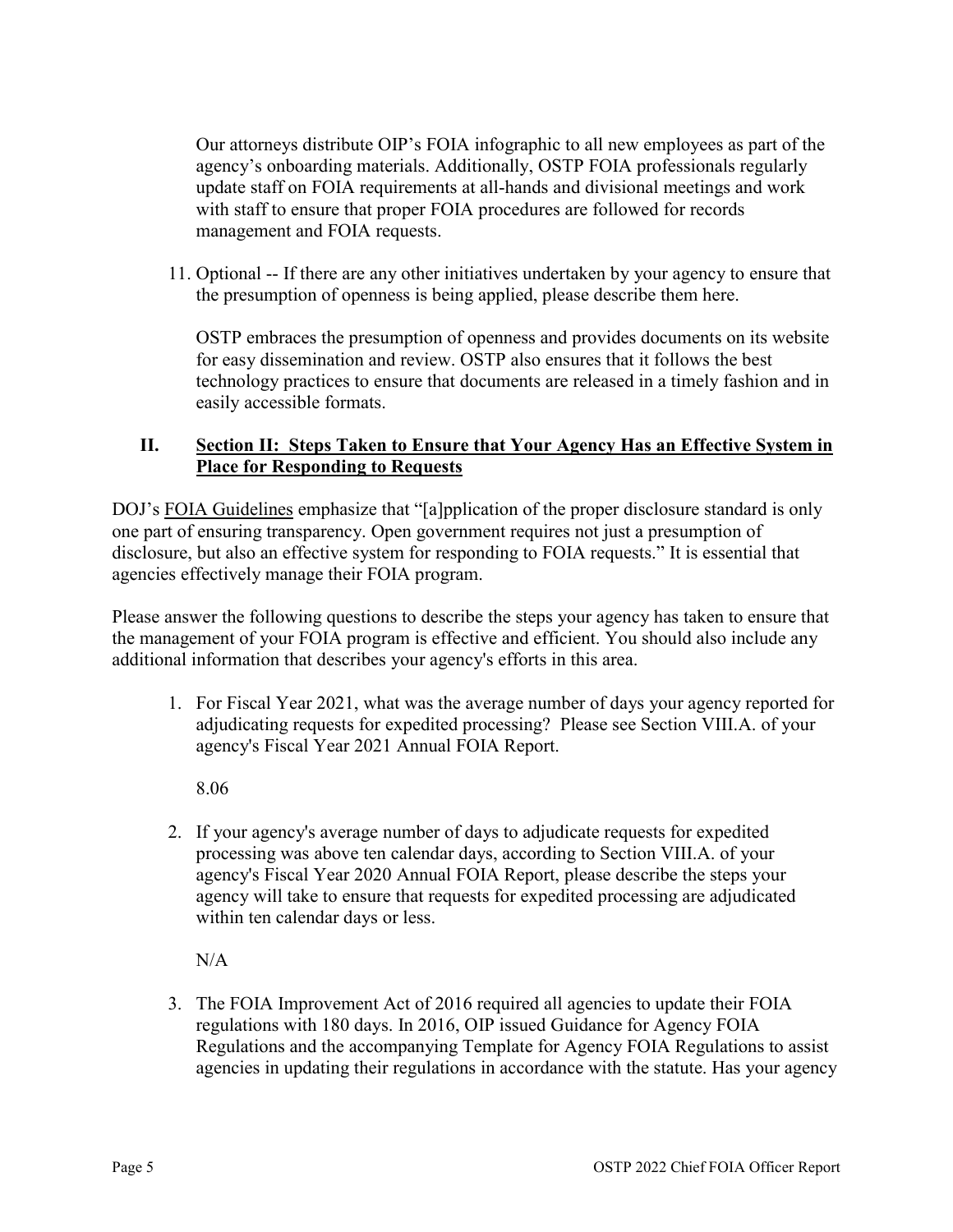updated its FOIA regulations in accordance with the FOIA Improvement Act of 2016?

Yes.

4. Standard Operating Procedures (SOPs) generally document your agency's internal process for administering the FOIA beyond your FOIA regulations and FOIA Reference Guide. As noted in OIP's guidance, having SOPs can improve the consistency and quality of an agency's FOIA process. SOPs can also serve as a significant resource for upcoming FOIA professionals and a way to preserve much of the agency's institutional knowledge on administering the FOIA from how to handle requests from start-to-finish, to identifying and making proactive disclosures, to maintaining a FOIA website. Does your agency have an up-to-date internal SOPs for your FOIA administration?

Yes. OSTP has extensive SOPs to efficiently and accurately process, review, and produce responsive documents for the FOIA requests that are received. Additionally, all staff members, as part of the onboard training, are given an overview of OSTP's FOIA process. Furthermore, OSTP's Office of General Counsel routinely provides updates regarding the Standard Operating Procedures to ensure best practices are being followed.

5. If not, please provide a timeline for when your agency plans to develop or update its SOPs.

 $N/A$ .

6. Has your agency established alternative means of access to first-party requested records outside of the FOIA process?

No. First-party requested records are processed under the FOIA and Privacy Act.

7. If yes, please provide examples. If no, please explain if such opportunities exist at your agency and whether there are any challenges in establishing alternative means of access.

We do not have opportunities for providing such records outside of the FOIA or Privacy Act process, and we rarely receive such requests outside of these established processes.

8. Did your agency conduct a self-assessment of its FOIA administration during the reporting period? If so, please describe the self-assessment methods used, such as analyzing Annual Report or raw data, using active workflows and track management, reviewing and updating processing procedures, etc. In addition, please specifically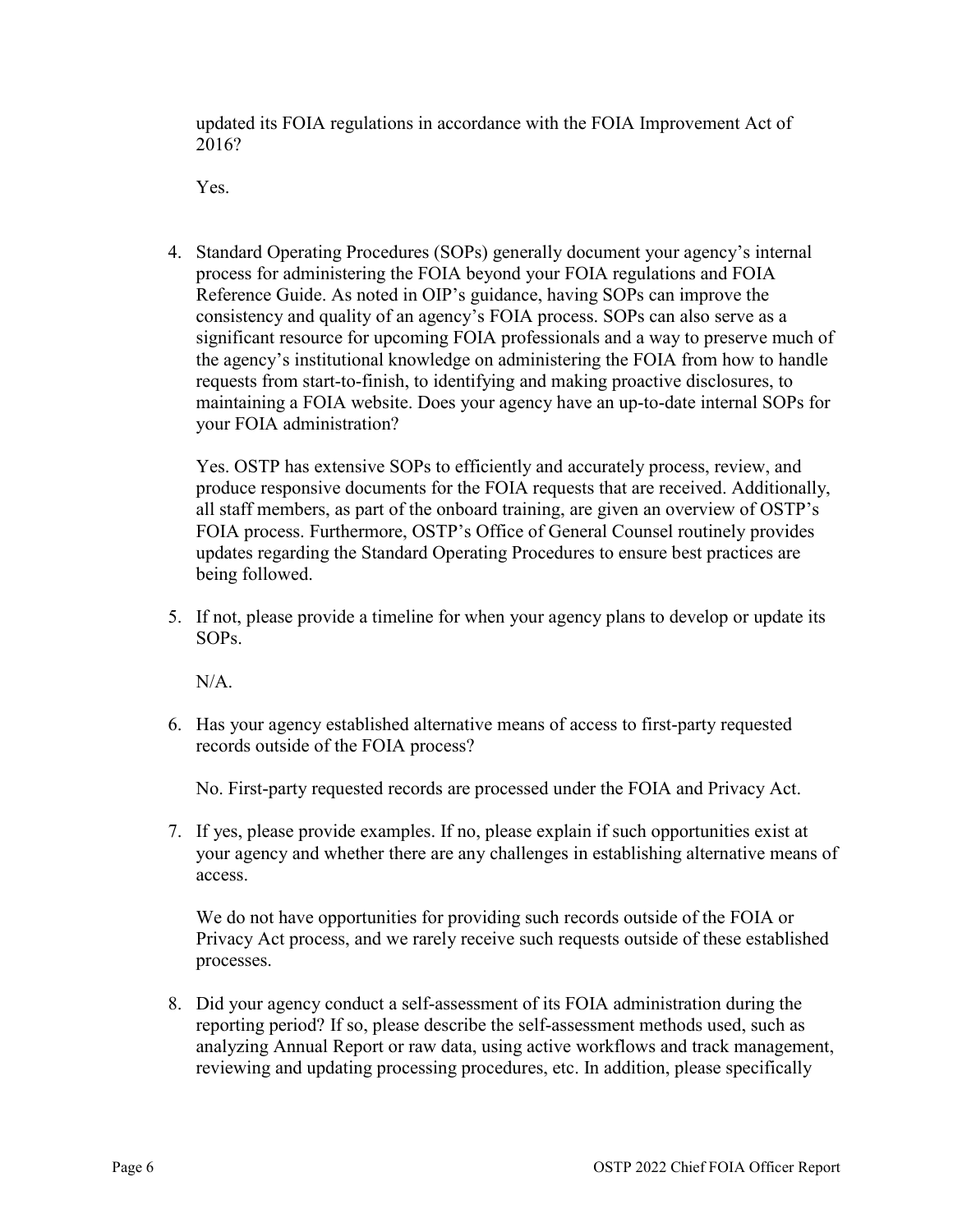highlight any data analysis methods or technologies used to assess your agency's FOIA programs.

Yes. We reviewed the annual report, quarterly reports and raw data against the FOIA tracking tool/ log to ensure consistency in the reported information. Additionally, OSTP uses a central tracking system to record FOIA requests. This system makes it possible to track current and past FOIA requests.

9. The FOIA Improvement Act of 2016 requires additional notification to requesters about the services provided by the agency's FOIA Public Liaison. Please provide an estimate of the number of times requesters sought assistance from your agency's FOIA Public Liaison during FY 2021 (please provide a total number or an estimate of the number).

OSTP has not received any FOIA requests where the requestor sought assistance from the Office's Public Liaison during the reporting period. This might be due, in part, to OSTP's routine practice of reaching out to requestors by email and phone to answer questions or concerns requestors might have regarding their submissions.

10. Has your agency reviewed its FOIA-related staffing capabilities to identify resources needed to respond to current and anticipated FOIA demands?

Yes. OSTP routinely evaluates its staffing capabilities. As a result of the review, additional contractors were hired to process the ever-increasing FOIA requests at the agency.

- 11. Optional Please describe.
	- Best practices used to ensure that your FOIA system operates efficiently and effectively.

OSTP FOIA professionals meet regularly, in person and virtually, to discuss new or pending requests. As part of those meetings, we devise strategies for improving our FOIA processing system. These sessions help to ensure proper tracking of all new and pending requests. These efforts foster openness and ensure that requesters are responded to in a timely manner. Additionally, we routinely review our staffing capabilities to determine if additional personnel are necessary to process FOIA requests.

Any challenges your agency faces in this area.

It is difficult to predict the total number of FOIA requests or those with voluminous records for the Fiscal Year. Additionally, the current outbreak of COVID-19 exacerbated these challenges during Fiscal Year 2021. Under normal circumstances, OSTP FOIA would receive seasonal assistance in processing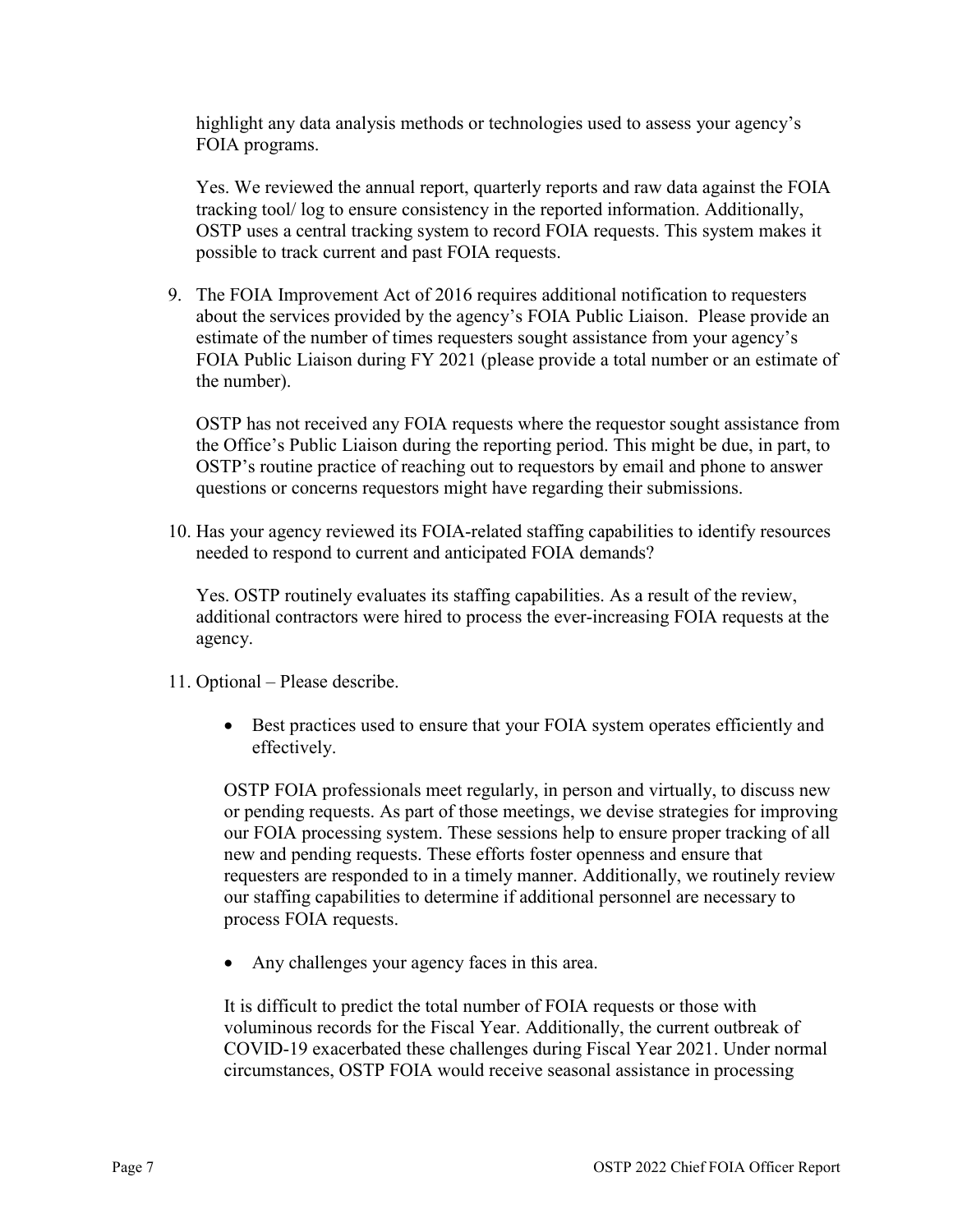FOIA requests. Unfortunately, the pandemic made that impossible for Fiscal Year 2021.

Additionally, we had a significant influx of requests regarding COVID-19 as well as inquiries regarding the Biden Administration. Most of these requests involved search results that yielded higher than usual document counts. This necessitated longer review times.

Despite these challenges, OSTP FOIA has risen to the occasion by routinely interacting with requestors and working with them to narrow the scope of their requests, where feasible, as well as producing responsive records on a rolling basis. These resourceful efforts helped us to meet these challenges and fulfill our obligations under the FOIA.

### **III. Section III: Steps Taken to Increase Proactive Disclosures**

The Department of Justice has long focused on the need for agencies to work proactively to post information online without waiting for individual requests to be received.

Please answer the following questions to describe the steps your agency has taken to increase the amount of material that is available on your agency websites. In addition to the questions below, you should also describe any additional steps taken by your agency to make and improve proactive disclosures of information.

1. Please describe what steps your agency takes to identify, track, and post (a)(2) proactive disclosures.

Important agency announcements, like those associated with Executive Orders, Presidential Memoranda, or Directives, are posted to www.whitehouse.gov/news/. In addition, OSTP works with its Communications Office to post copies of OSTP or National Science and Technology Council (NSTC) reports online: [www.whitehouse.gov/ostp/documents-and-reports/.](http://www.whitehouse.gov/ostp/documents-and-reports/) Additionally, we post materials and other contents that may be of interest to the public at [https://www.whitehouse.gov/ostp/legal/.](https://www.whitehouse.gov/ostp/legal/) One example is a staffing list, which is posted and periodically updated on the preceding web page.

2. Provide examples of material that your agency has proactively disclosed during the past reporting year, including records that have been requested and released three or more times in accordance with 5 U.S.C.  $\S$  552 (a)(2)(D). Please include links to these materials as well.

OSTP does not routinely receive requests for the same information. However, when we do receive such requests, we post that material and others that may be of interest to the public at [https://www.whitehouse.gov/ostp/legal/.](https://www.whitehouse.gov/ostp/legal/) OSTP posts staffing lists, important agency announcements such as Executive Orders affecting, Presidential Memoranda and Directives.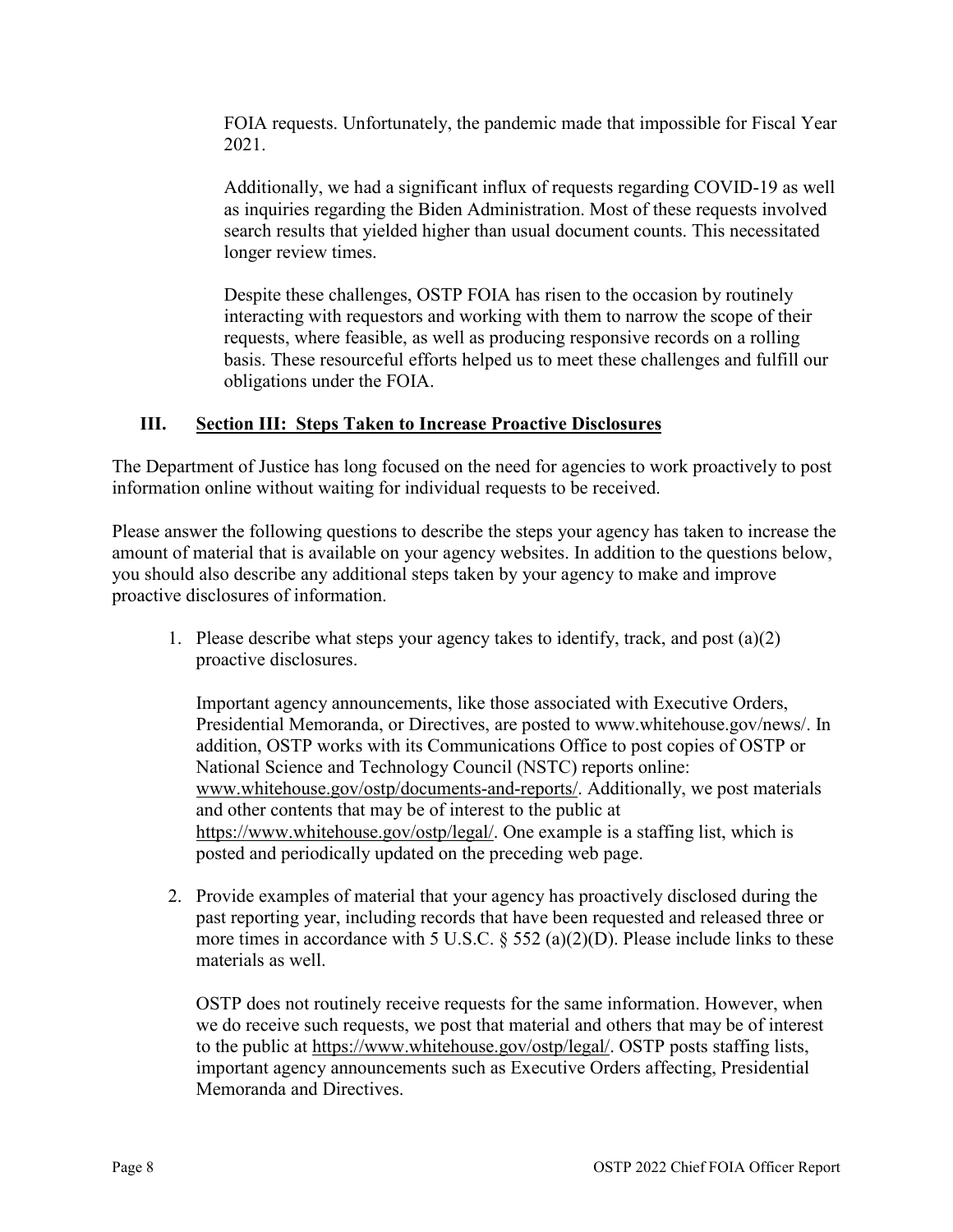3. Does your agency disseminate common types of materials outside of FOIA, including in online databases where the public may access them? If yes, please provide examples and, if applicable, statutory authority.

Yes. Agency announcements, like those associated with Executive Orders, Presidential Memoranda, or Directives, are posted to www.whitehouse.gov/news/. In addition, OSTP works with its Communications Office to post copies of OSTP or National Science and Technology Council (NSTC) reports online: [www.whitehouse.gov/ostp/documents-and-reports/.](http://www.whitehouse.gov/ostp/documents-and-reports/) Furthermore, we post materials and other contents that may be of interest to the public at [https://www.whitehouse.gov/ostp/legal/.](https://www.whitehouse.gov/ostp/legal/)

4. Beyond posting new material, is your agency taking steps to make the posted information more useful to the public, especially to the community of individuals who regularly access your agency's website?

Yes.

5. If yes, please provide examples of such improvements. In particular, please describe steps your agency is taking to post information in open, machine-readable, and machine-actionable formats, to the extent feasible. If not posting in open formats, please explain why and note any challenges.

OSTP regularly communicates with requestors seeking information that is already accessible from OSTP's website. Additionally, OSTP makes every effort to be responsive to requestors and the public regarding accessibility and file formats.

6. Does your proactive disclosures process or system involve any collaboration with agency staff outside the FOIA Office? If yes, describe this interaction.

Yes. OSTP FOIA routinely interacts with agency staff members to post responses to Request for Information (RFIs) and with its Communications Office to post copies of OSTP or National Science and Technology Council (NSTC) reports online at: [www.whitehouse.gov/ostp/documents-and-reports/.](http://www.whitehouse.gov/ostp/documents-and-reports/) Furthermore, we post materials that may be of interest to the public at [https://www.whitehouse.gov/ostp/legal/.](https://www.whitehouse.gov/ostp/legal/)

Optional -- Please describe:

Best practices used to improve proactive disclosures

Regular communication with requestors helps identify possible situations where certain information has already been released.

• Any challenges your agency faces in this area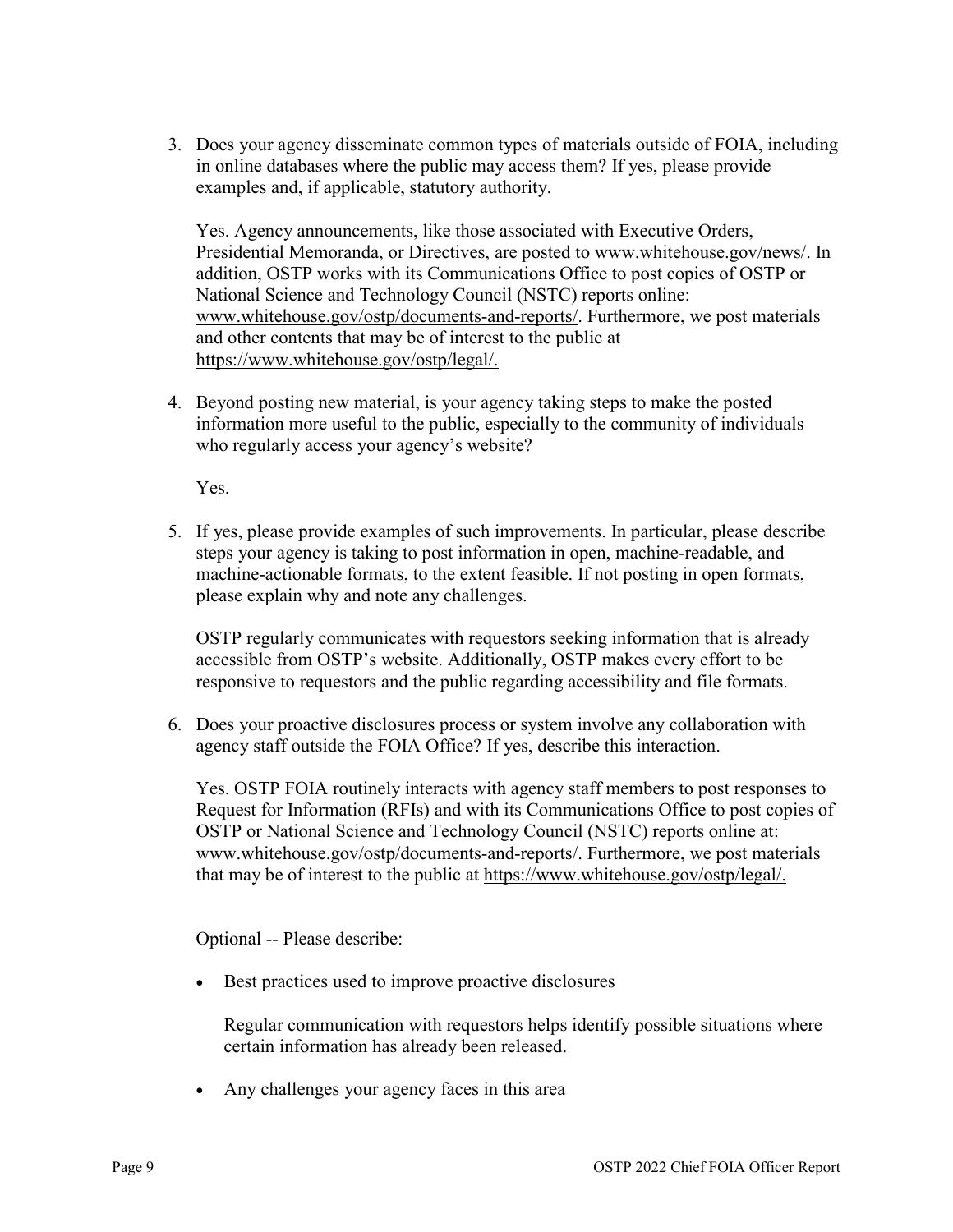## **IV. Section IV: Steps Taken to Greater Utilize Technology**

A key component of FOIA administration is using technology to make information more accessible. In addition to using the internet to make proactive disclosures, agencies should also be exploring ways to utilize technology in responding to requests.

Please answer the following questions to describe how your agency is utilizing technology to improve its FOIA administration and the public's access to information. You should also include any additional information that that describes your agency's efforts in this area.

1. Has your agency reviewed its FOIA-related technological capabilities to identify resources needed to respond to current and anticipated FOIA demands?

Yes.

2. Please briefly describe any new types of technology your agency began using during the reporting period to support your FOIA program.

OSTP works with the Office of Administration (hereafter "OA"), another component within the Executive Office of the President (henceforth "EOP") network, as well as with the E-Discovery team at the EOP. The E-Discovery team provides technical expertise in the collection of documents. In addition to the collection of responsive documents, the eDiscovery team also maintains the software that allows each EOP component to review those records. This software greatly assists in the production phase of FOIA requests by ensuring that correct file types are provided so documents that are potentially responsive to the requests are easily disseminated. This team has provided OSTP with helpful tools that allow for a more efficient review of large-scale electronic documents. Those tools are helpful in identifying duplicate documents and, extremely, useful for mass coding such records as well as categorizing documents by custodian, time frame, or keywords to provide a more efficient review process. E-Discovery and EOP components meet regularly to examine tools and discuss solutions for the eDiscovery review process to ensure that best practices are adopted in the collection, review, and production phases.

3. OIP issued [guidance](https://www.justice.gov/oip/oip-guidance/OIP%20Guidance%3A%20%20Agency%20FOIA%20Websites%202.0) in 2017 encouraging agencies to regularly review their FOIA websites to ensure that they contain essential resources and are informative and userfriendly. Has your agency reviewed its FOIA website(s) during the reporting period to ensure it addresses the elements noted in the guidance?

Yes.

4. Did your agency successfully post all four quarterly reports for Fiscal Year 2021?

Yes. OSTP has posted all four quarterly reports to its website and is in the process of submitting all of its quarterly reports for FY2021 to FOIA.gov.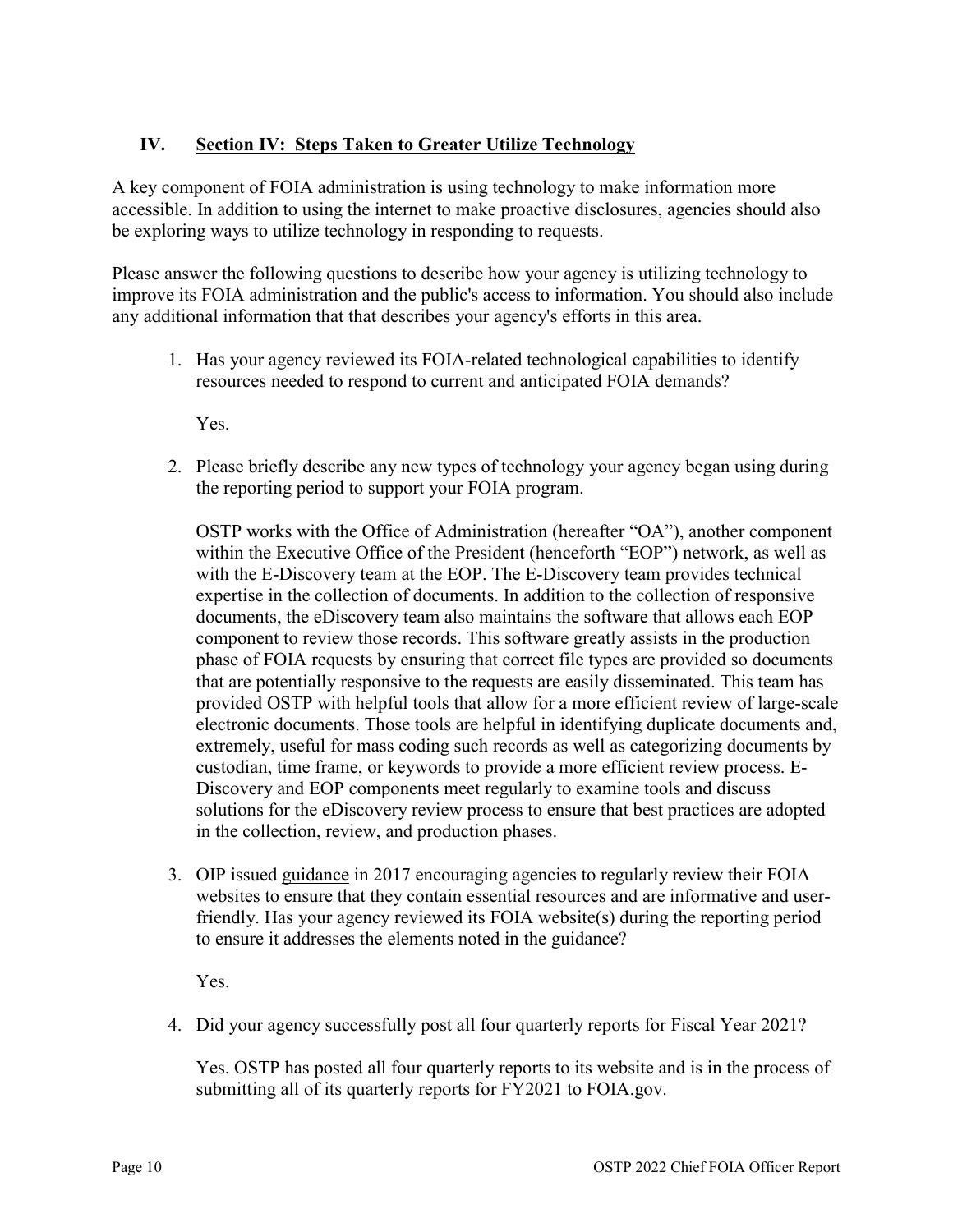<https://www.whitehouse.gov/ostp/legal/>

[https://www.whitehouse.gov/wp-content/uploads/2021/03/2021.01.27-FOIA-](https://www.whitehouse.gov/wp-content/uploads/2021/03/2021.01.27-FOIA-QUARTERLY-REPORT-Q1.pdf)[QUARTERLY-REPORT-Q1.pdf](https://www.whitehouse.gov/wp-content/uploads/2021/03/2021.01.27-FOIA-QUARTERLY-REPORT-Q1.pdf)

[https://www.whitehouse.gov/wp-content/uploads/2021/04/2021.04.28-](https://www.whitehouse.gov/wp-content/uploads/2021/04/2021.04.28-QUARTERLY-REPORT-FOR-QUARTER-2-OF-FISCAL-YEAR-2021.pdf) [QUARTERLY-REPORT-FOR-QUARTER-2-OF-FISCAL-YEAR-2021.pdf](https://www.whitehouse.gov/wp-content/uploads/2021/04/2021.04.28-QUARTERLY-REPORT-FOR-QUARTER-2-OF-FISCAL-YEAR-2021.pdf)

[https://www.whitehouse.gov/wp-content/uploads/2021/07/2021.07.16-FOIA-](https://www.whitehouse.gov/wp-content/uploads/2021/07/2021.07.16-FOIA-QUARTERLY-REPORT-FY2021-Q3.pdf)[QUARTERLY-REPORT-FY2021-Q3.pdf](https://www.whitehouse.gov/wp-content/uploads/2021/07/2021.07.16-FOIA-QUARTERLY-REPORT-FY2021-Q3.pdf)

[https://www.whitehouse.gov/wp-content/uploads/2022/01/2021.11.09-FOIA-](https://www.whitehouse.gov/wp-content/uploads/2022/01/2021.11.09-FOIA-Quarterly-Report-FY2021-Q4.pdf)[Quarterly-Report-FY2021-Q4.pdf](https://www.whitehouse.gov/wp-content/uploads/2022/01/2021.11.09-FOIA-Quarterly-Report-FY2021-Q4.pdf)

5. If your agency did not successfully post all quarterly reports, with information appearing on FOIA.gov, please explain why and provide your agency's plan for ensuring that such reporting is successful in Fiscal Year 2022.

OSTP has posted all four quarterly reports for Fiscal Year 2021 to its website and is in the process of submitting all of its quarterly reports for FY2021 to FOIA.gov.

6. The FOIA Improvement Act of 2016 requires all agencies to post the raw statistical data used to compile their Annual FOIA Reports. Please provide the link to this posting for your agency's Fiscal Year 2020 Annual FOIA Report and, if available, for your agency's Fiscal Year 2021 Annual FOIA Report.

[https://www.whitehouse.gov/wp-content/uploads/2021/03/2021.03.04-2020-Raw-](https://www.whitehouse.gov/wp-content/uploads/2021/03/2021.03.04-2020-Raw-Data_Draft.csv)Data Draft.csv

- 7. Optional -- Please describe:
	- Best practices used in greater utilizing technology

OSTP strives to ensure that it achieves best practices in the utilization of technology for FOIA processing. OSTP FOIA professionals regularly attend training seminars and conferences on the FOIA, including technology presentations. OSTP FOIA professionals regularly meet with fellow FOIA professionals to gain insight into what other agencies and departments are using, as well as engaging the requestor community to gain a better understanding of their needs in the timely processing of FOIA requests.

• Any challenges your agency faces in this area

OSTP's limited funding, small staff numbers, the ongoing outbreak of COVID-19 and subsequent influx of requests with high document counts made the Fiscal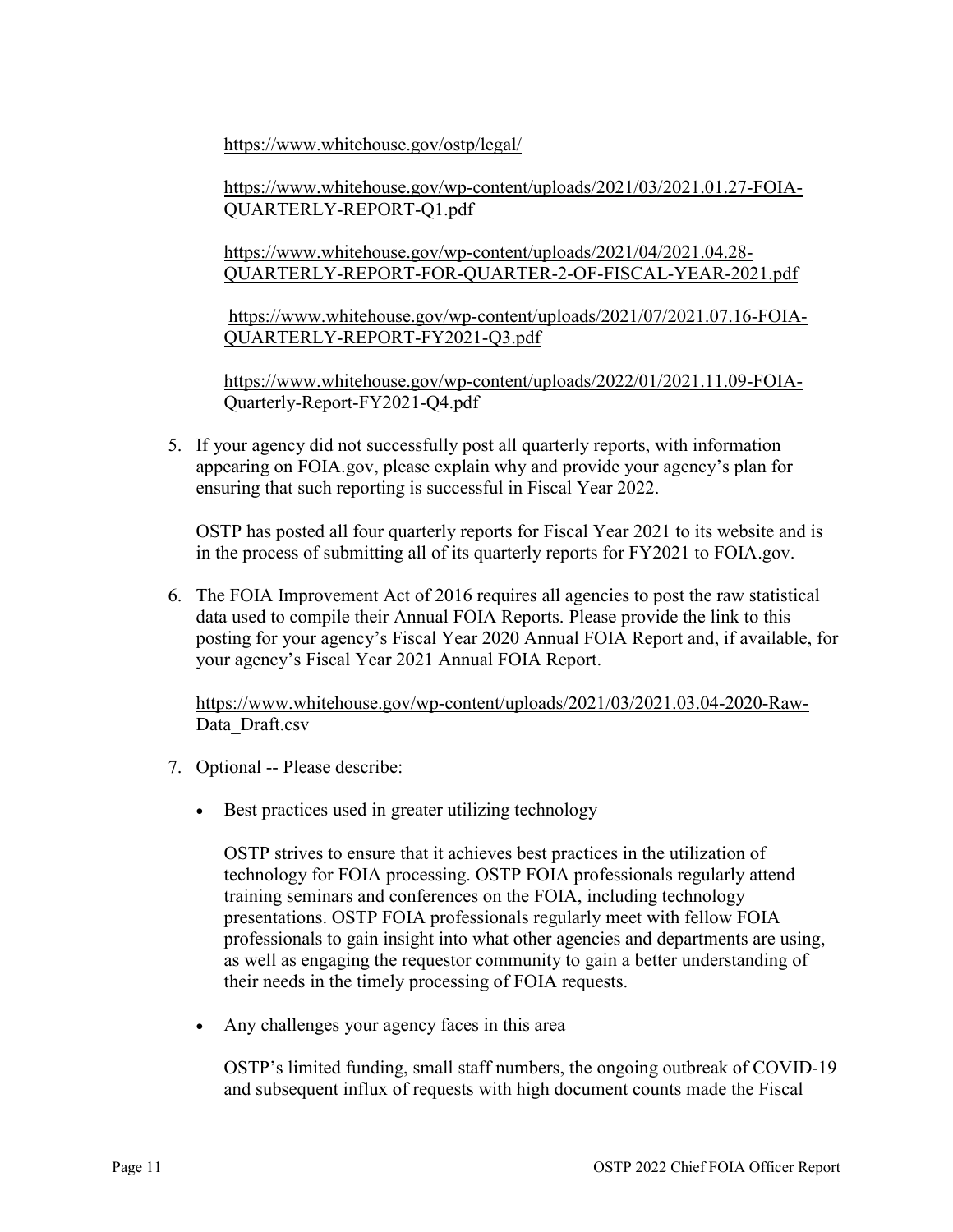Year very challenging. Furthermore, in FY 2020, we had two very complex FOIA requests with subparts that had a combined total of over 40,000 documents. 14,600 for one and 26,000-plus for the other. Notably, we have successfully reviewed 12,000 of the 14,600 documents for the former and are diligently working on the latter request. But documents for those requests are still being produced on a rolling basis. In spite of these challenges, we were able to respond to FOIA requests, convened phone meetings with requestors, performed pre-case assessments for complex requests, successfully processed expedited requests within the statutory timeframe, and resolved other FOIA related issues.

## **V. Section V: Steps Taken to Improve Timeliness in Responding to Requests and Reducing Backlogs**

The Department of Justice has emphasized the importance of improving timeliness in responding to requests. This section of your Chief FOIA Officer Report addresses both time limits and backlog reduction. Backlog reduction is measured both in terms of numbers of backlogged requests or appeals and by looking at whether agencies closed their ten oldest requests, appeals, and consultations.

For the figures required in this Section, please use the numbers contained in the specified sections of your agency's 2020 and 2021 Annual FOIA Reports.

## **A. Simple Track**

Section VII.A of your agency's Annual FOIA Report, entitled "FOIA Requests – Response Time for All Processed Requests," includes figures that show your agency's average response times for processed requests. For agencies utilizing a multi-track system to process requests, there is a category for "simple" requests, which are those requests that are placed in the agency's fastest (non-expedited) track, based on the low volume and/or simplicity of the records requested.

1. Does your agency utilize a separate track for simple requests?

Yes.

2. If your agency uses a separate track for simple requests, was the agency overall average number of days to process simple requests twenty working days or fewer in Fiscal Year 2021?

The average number of days to process a simple request was 35.92 days, but the median processing time for simple requests was 15 days. Some of these requests should have been classified as complex requests, because of the volume of documents that were generated after searching the database for potentially responsive records.

3. Please provide the percentage of requests processed by your agency in Fiscal Year 2021 that were placed in your simple track.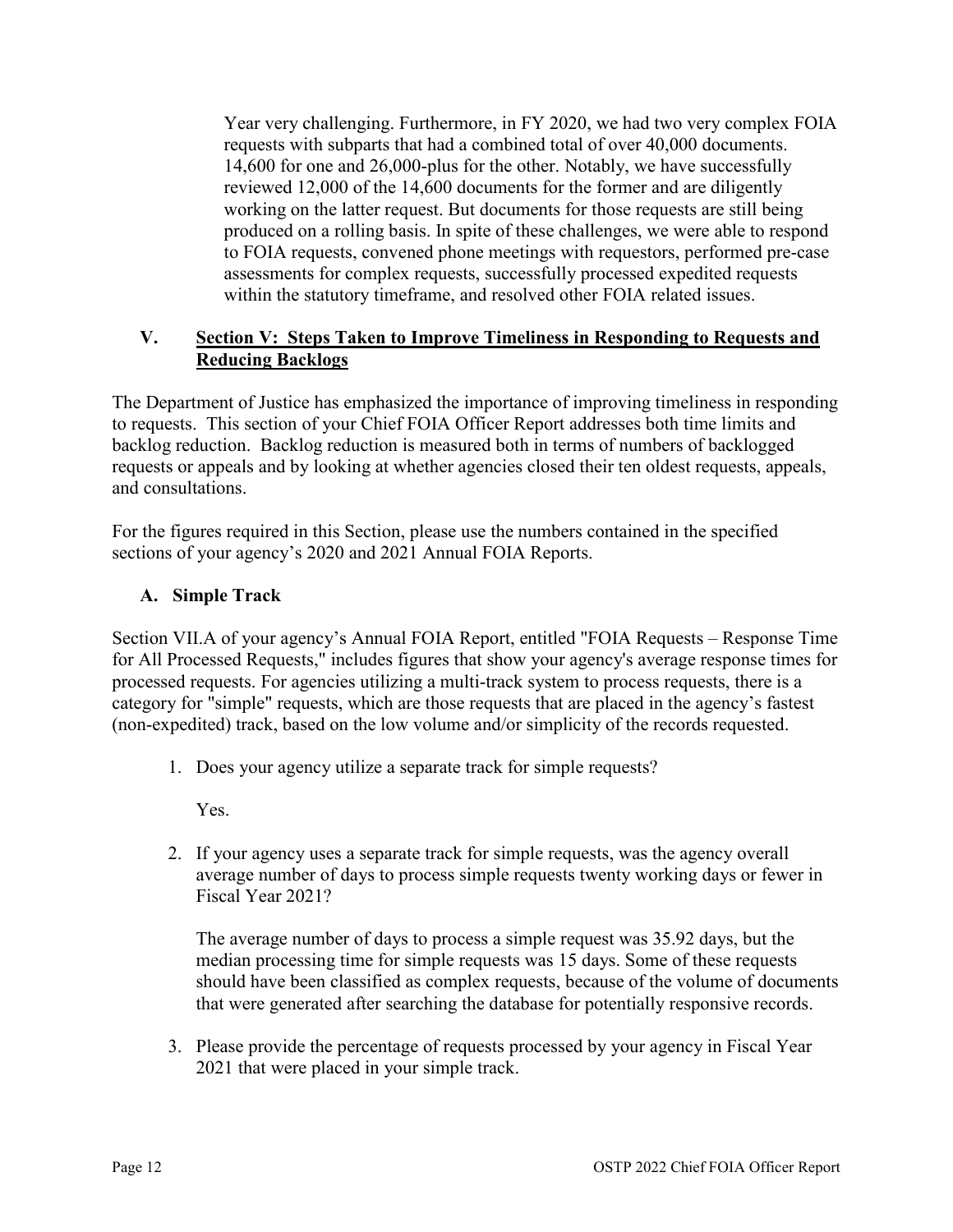41% of processed requests were placed in OSTP's simple track.

4. If your agency does not track simple requests separately, was the average number of days to process all non-expedited requests twenty working days or fewer?

N/A.

## **B. Backlogs**

When answering these questions, please refer to the Fiscal Year 2021 Annual FOIA Report, Sections XII.D-E, which compares the numbers of requests and appeals received, processed, and backlogged between Fiscal Years 2020-2021.

## **BACKLOGGED REQUESTS**

5. If your agency had a backlog of requests at the close of Fiscal Year 2021, did that backlog decrease as compared with the backlog reported at the end of Fiscal Year 2020?

No.

6. If not, according to Annual FOIA Report Section XII.D.1. did your agency process more requests during Fiscal Year 2021 than it did during Fiscal Year 2020?

Yes.

- 7. If your agency's request backlog increased during Fiscal Year 2021, please explain why and describe the causes that contributed to your agency not being able to reduce its backlog. When doing so, please also indicate if any of the following were contributing factors:
	- An increase in the number of incoming requests.
	- A loss of staff.
	- An increase in the complexity of the requests received. If possible, please provide examples or briefly describe the types of complex requests contributing to your backlog increase.
	- Impact of COVID-19 and workplace and safety precautions.
	- Any other reasons please briefly describe or provide examples when possible.

Our backlog increased for several, compounding, reasons. For the 2021 Fiscal Year, OSTP not only received more complex FOIA requests, but the ongoing outbreak of COVID-19 created a myriad of unforeseen challenges.

Chief amongst them was the influx of FOIA requests related to the pandemic. Most of these generated thousands of potentially responsive records. Additionally, the change in administration (from President Trump to President Biden) has generated significant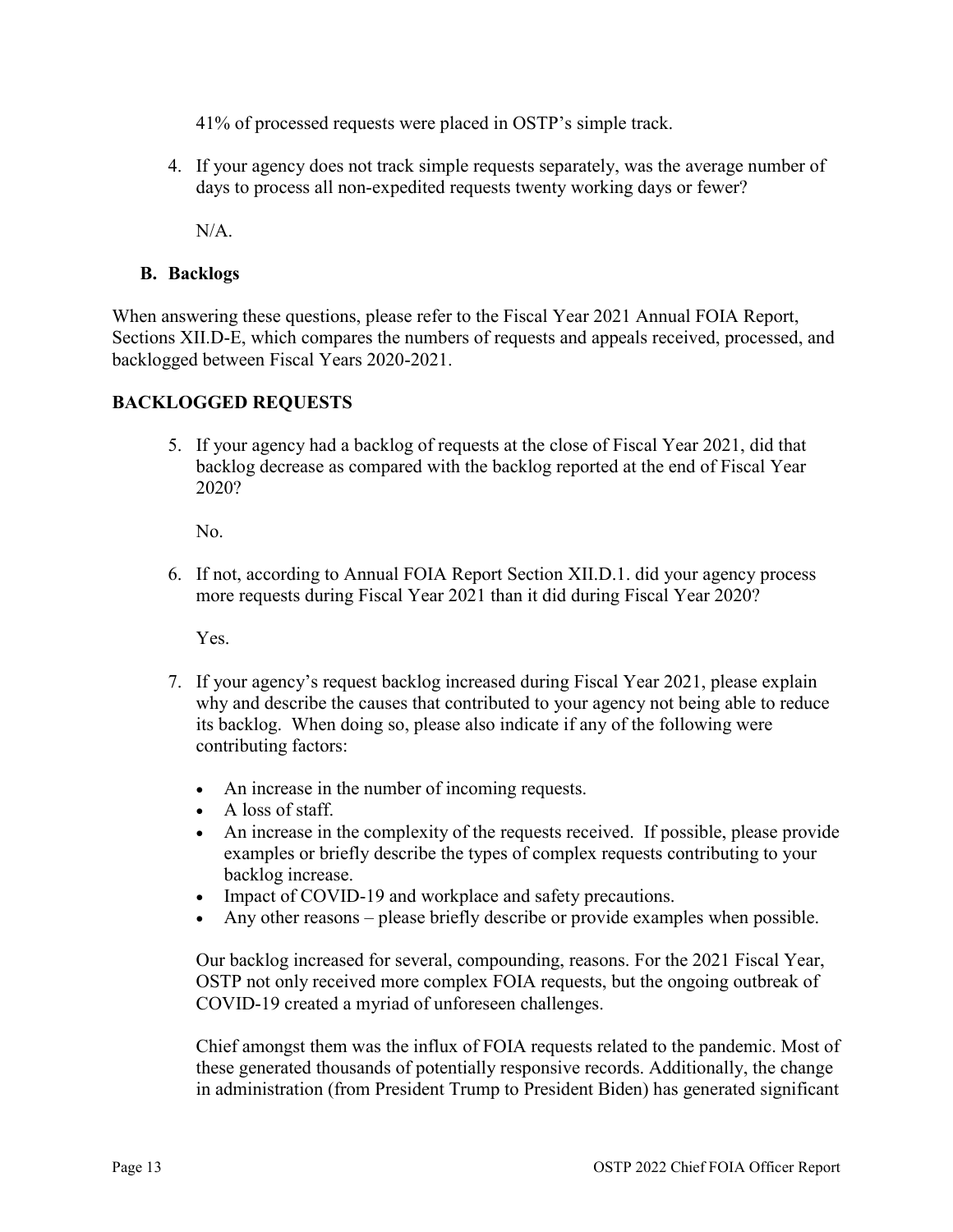interests in the various policies under consideration or being implemented. Furthermore, there has been an uptick in the number of requests regarding calendar entries. These calendar entries are voluminous and require segregation of factual information from the deliberative contents, which is time intensive.

Another factor that has affected OSTP's ability to reduce its backlog is the lack of access to seasonal employees (interns). The shift from on-site work to remote work and the closure of various educational institutions because of the pandemic has made it difficult to recruit interns to work on the FOIA requests. Given the limited number of FOIA staff to begin with, the remaining FOIA professionals have had to do more with less. However, our resourcefulness and resolve helped us to meet these challenges head-on by working tirelessly with requestors and developing strategies for dealing with the influx of requests and the voluminous search results associated with them.

Furthermore, the FOIA department had recently hired two new contractors to assist with FOIA processing. These employees were assigned to work on some of the backlog so the number could be significantly reduced.

8. If you had a request backlog please report the percentage of requests that make up the backlog out of the total number of requests received by your agency in Fiscal Year 2021. Please use the following calculation on data from your Annual FOIA Report: (backlogged requests from Section XII.A) divided by (requests received from Section V.A) x 100. This number can be greater than 100%. If your agency has no request backlog, please answer with "N/A."

101.6%.

## **BACKLOGGED APPEALS**

9. If your agency had a backlog of appeals at the close of Fiscal Year 2021, according to Section XII.E.2. of the Annual FOIA Report, did that backlog decrease as compared with the backlog reported at the end of Fiscal Year 2020?

N/A.

10. If not, according to XII.E.1 of the Annual FOIA Report, did your agency process more appeals during Fiscal Year 2021 than it did during Fiscal Year 2020?

N/A.

11. If your agency's appeal backlog increased during Fiscal Year 2021, please explain why and describe the causes that contributed to your agency not being able to reduce its backlog. When doing so, please also indicate if any of the following were contributing factors: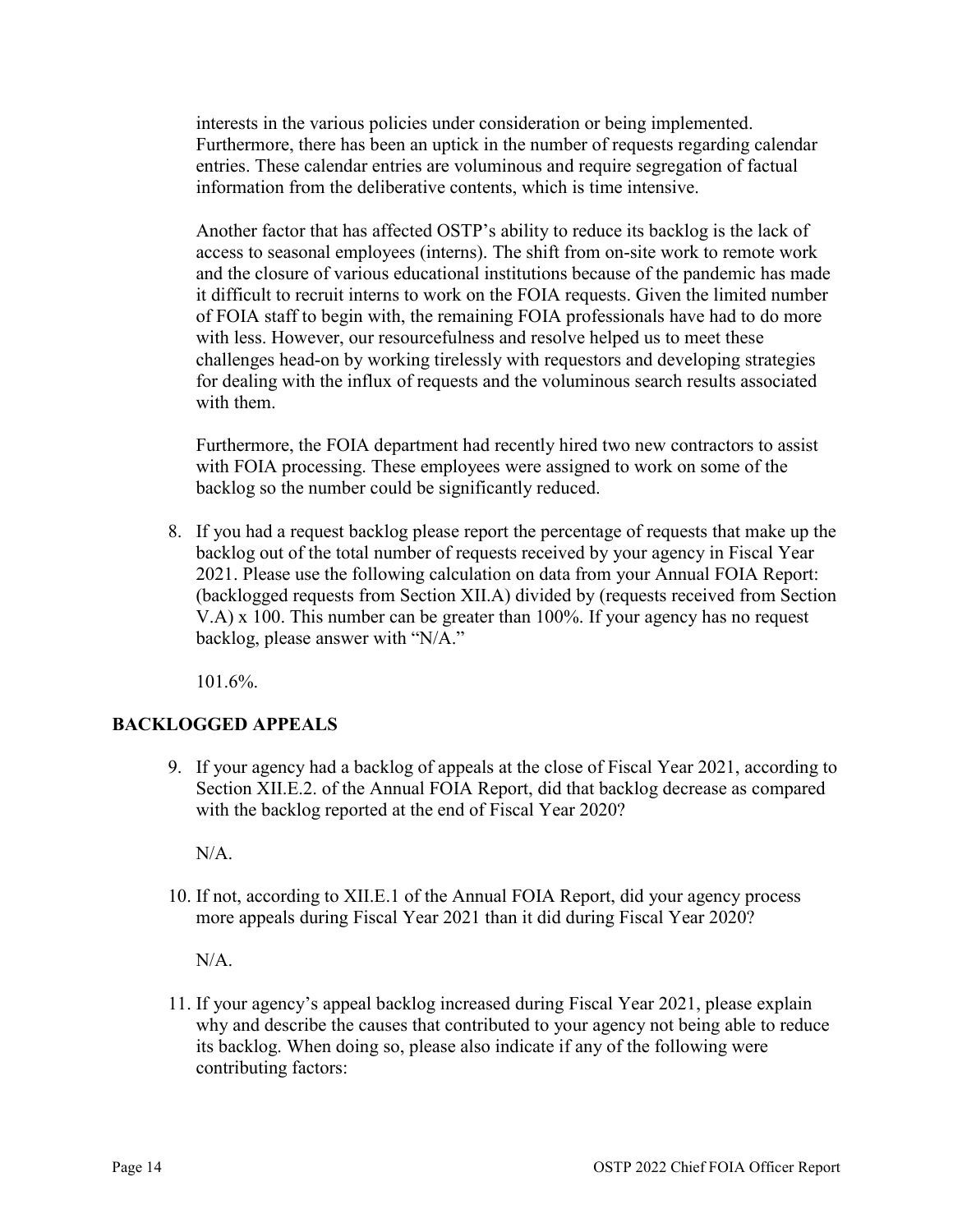- An increase in the number of incoming requests.
- A loss of staff.
- An increase in the complexity of the requests received. If possible, please provide examples or briefly describe the types of complex requests contributing to your backlog increase.
- Impact of COVID-19 and workplace and safety precautions.
- Any other reasons please briefly describe or provide examples when possible.

We did not have a backlog of appeals at the close of  $FY2021$ .

12. If you had an appeal backlog please report the percentage of appeals that make up the backlog out of the total number of appeals received by your agency in Fiscal Year 2021. Please use the following calculation based on data from your Annual FOIA Report: (backlogged appeals from Section XII.A.) divided by (appeals received from Section VI.A) x 100. This number can be greater than 100%. If your agency did not receive any appeals in Fiscal Year 2020 and/or has no appeal backlog, please answer with "N/A."

N/A.

## **C. Backlog Reduction Plans**

13. In the 2021 guidelines for Chief FOIA Officer Reports, any agency with a backlog of over 1,000 requests in Fiscal Year 2020 was asked to provide a plan for achieving backlog reduction in the year ahead. Did your agency implement a backlog reduction plan last year? If so, describe your agency's efforts in implementing this plan and note if your agency was able to achieve backlog reduction in Fiscal Year 2021?

N/A.

14. If your agency had a backlog of more than 1,000 requests in Fiscal Year 2021, please explain your agency's plan to reduce this backlog during Fiscal Year 2022. In particular, please also detail how your agency developed and plans to execute your backlog redaction plans.

N/A.

### **D. Status of Oldest Requests, Appeals, and Consultations**

Section VII.E, entitled "Pending Requests – Ten Oldest Pending Requests," Section VI.C.(5), entitled "Ten Oldest Pending Administrative Appeals," and Section XII.C., entitled "Consultations on FOIA Requests – Ten Oldest Consultations Received from Other Agencies and Pending at Your Agency," show the ten oldest pending requests, appeals, and consultations. You should refer to these numbers from your Annual FOIA Reports for both Fiscal Year 2020 and Fiscal Year 2021 when completing this section of your Chief FOIA Officer Report.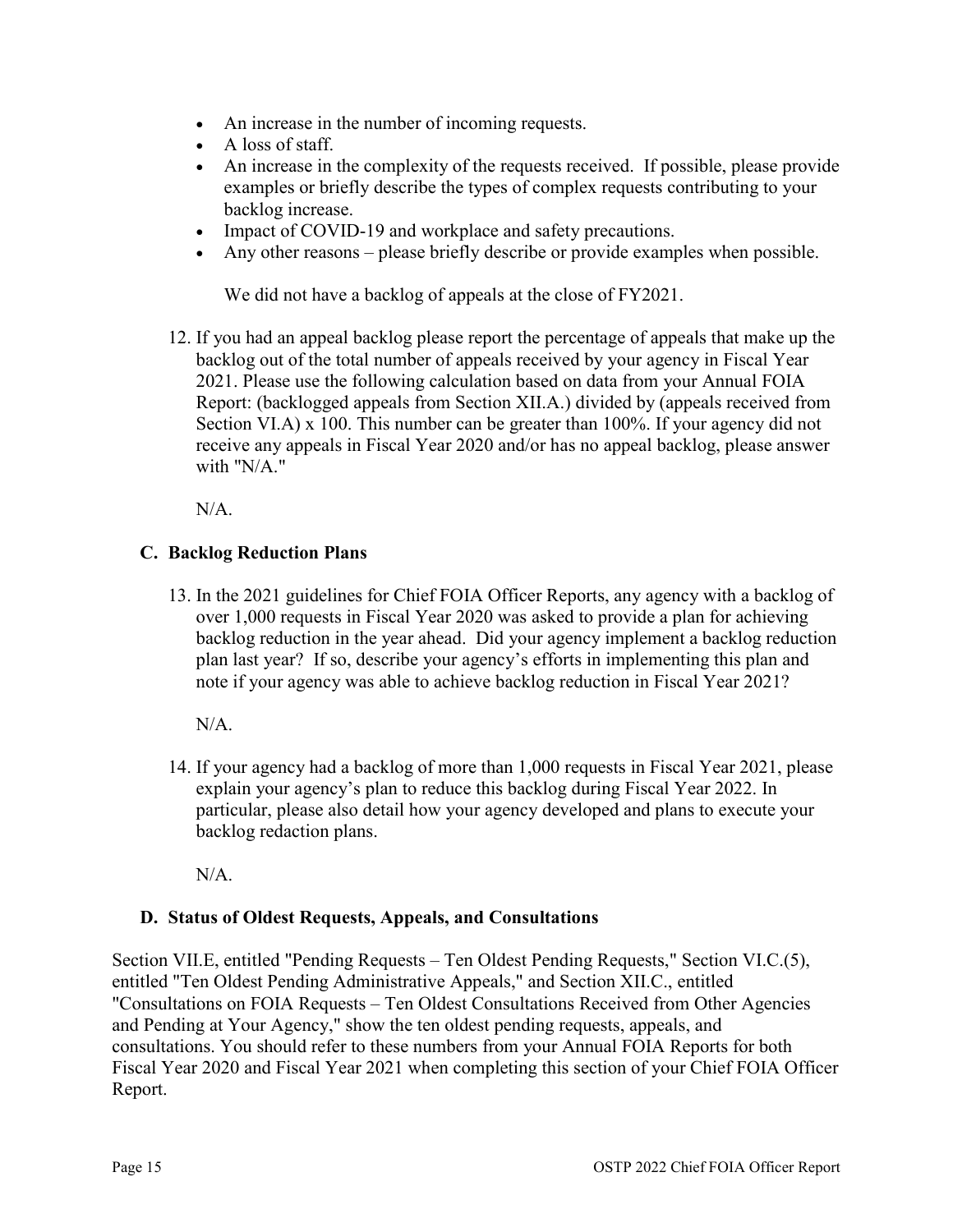#### **OLDEST REQUESTS**

15. In Fiscal Year 2021, did your agency close the ten oldest requests that were reported in Section VII.E. of your Fiscal Year 2020 Annual FOIA Report?

No.

16. If no, please provide the number of these requests your agency was able to close by the end of the fiscal year, as listed in Section VII.E of your Fiscal Year 2020 Annual FOIA Report. If you had less than ten total oldest requests to close, please indicate that.

0.

17. Beyond work on the ten oldest requests, please describe any steps your agency took to reduce the overall age of your pending requests.

We have hired 2 contractors to help with reducing the backlog. So, while we were unable to close the ten oldest requests in Fiscal Year 2021, we are vigorously working on reducing the backlog by assigning the oldest requests to the newly hired contractors. By prioritizing those requests, we are optimistic that we would be able to close out the oldest requests by the end of the current Fiscal Year.

#### **TEN OLDEST APPEALS**

18. In Fiscal Year 2021, did your agency close the ten oldest appeals that were reported pending in Section VI.C.5 of your Fiscal Year 2020 Annual FOIA Report?

 $N/A$ .

- 19. If no, please provide the number of these appeals your agency was able to close by the end of the fiscal year, as listed in Section VII.C.(5) of your Fiscal Year 2020 Annual FOIA Report. If you had less than ten total oldest appeals to close, please indicate that.
- 20. Beyond work on the ten oldest appeals, please describe any steps your agency took to reduce the overall age of your pending appeals.

N/A.

### **TEN OLDEST CONSULTATIONS**

21. In Fiscal Year 2021, did your agency close the ten oldest consultations that were reported pending in Section XII.C. of your Fiscal Year 2020 Annual FOIA Report?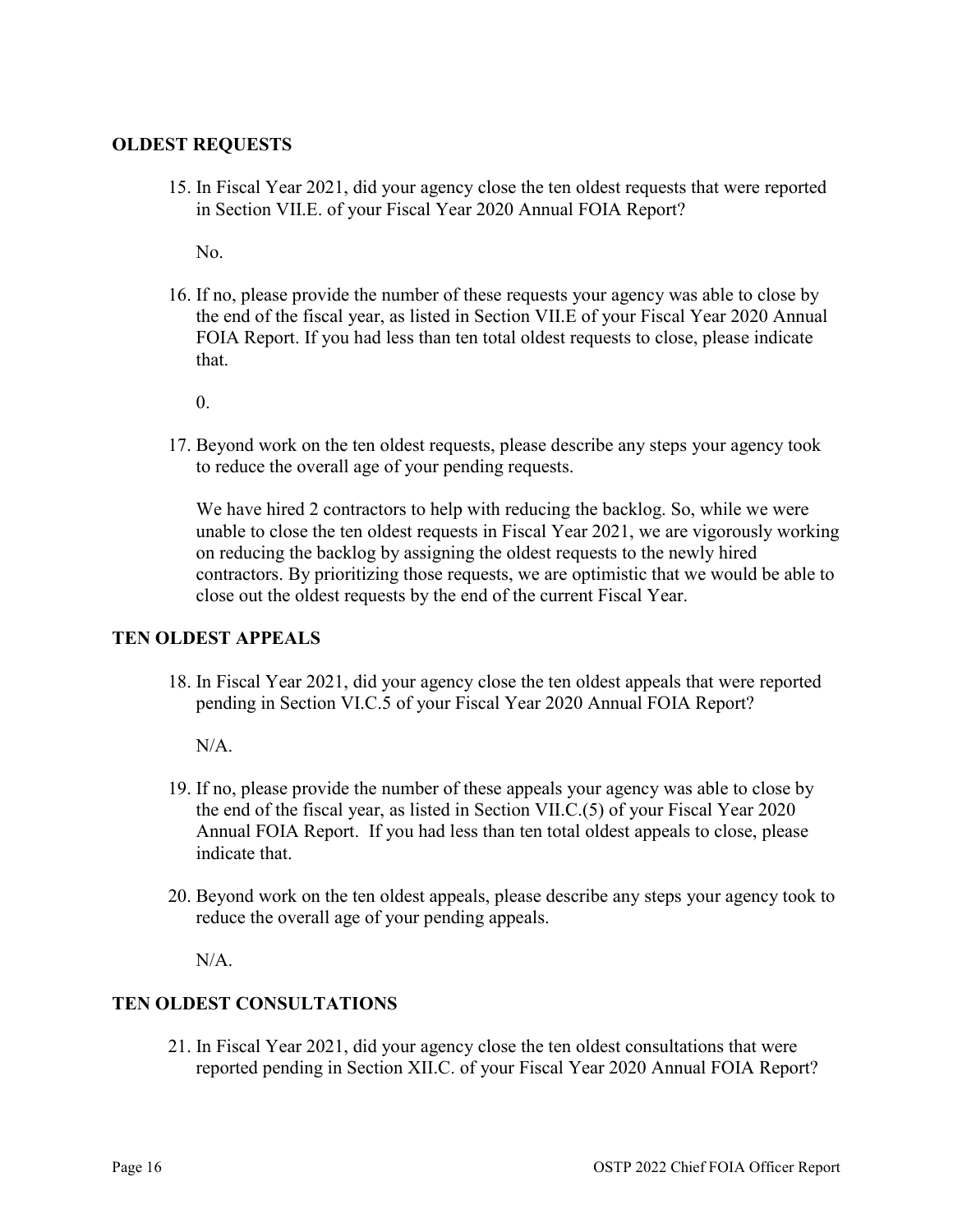N/A.

22. If no, please provide the number of these consultations your agency was able to close by the end of the fiscal year, as listed in Section XII.C. of your Fiscal Year 2020 Annual FOIA Report. If you had less than ten total oldest consultations to close, please indicate that.

N/A.

## **E. Additional Information on Ten Oldest Requests, Appeals, and Consultations & Plans**

23. Briefly explain any obstacles your agency faced in closing its ten oldest requests, appeals, and consultations from Fiscal Year 2020.

Most of the oldest requests are complex requests that generated voluminous search results. The volume of documents coupled with the challenges associated with the ongoing pandemic and the change in administration have compounded the backlog.

24. If your agency was unable to close any of its ten oldest requests because you were waiting to hear back from other agencies on consultations you sent, please provide the date the request was initially received by your agency, the date when your agency sent the consultation, and the date when you last contacted the agency where the consultation was pending.

N/A.

25. If your agency did not close its ten oldest pending requests, appeals, or consultations, please provide a plan describing how your agency intends to close those "ten oldest" requests, appeals, and consultations during Fiscal Year 2022.

We have developed a plan to close our oldest requests. Part of the plan includes hiring contractors to work on those requests. They have been tasked with reviewing these requests to determine where we are in the process. Additionally, we regularly communicate with requestors to determine if the scope could be narrowed so the review and production schedules could be accelerated. This also includes removing terms that could potentially generate non-responsive contents so the overall review process would be more efficient.

### **F. Success Stories**

Out of all the activities undertaken by your agency since March 2021 to increase transparency and improve FOIA administration, please briefly describe here at least one success story that you would like to highlight as emblematic of your agency's efforts. The success story can come from any one of the five key areas, but should not be something that you have reported in prior year. As noted above, these agency